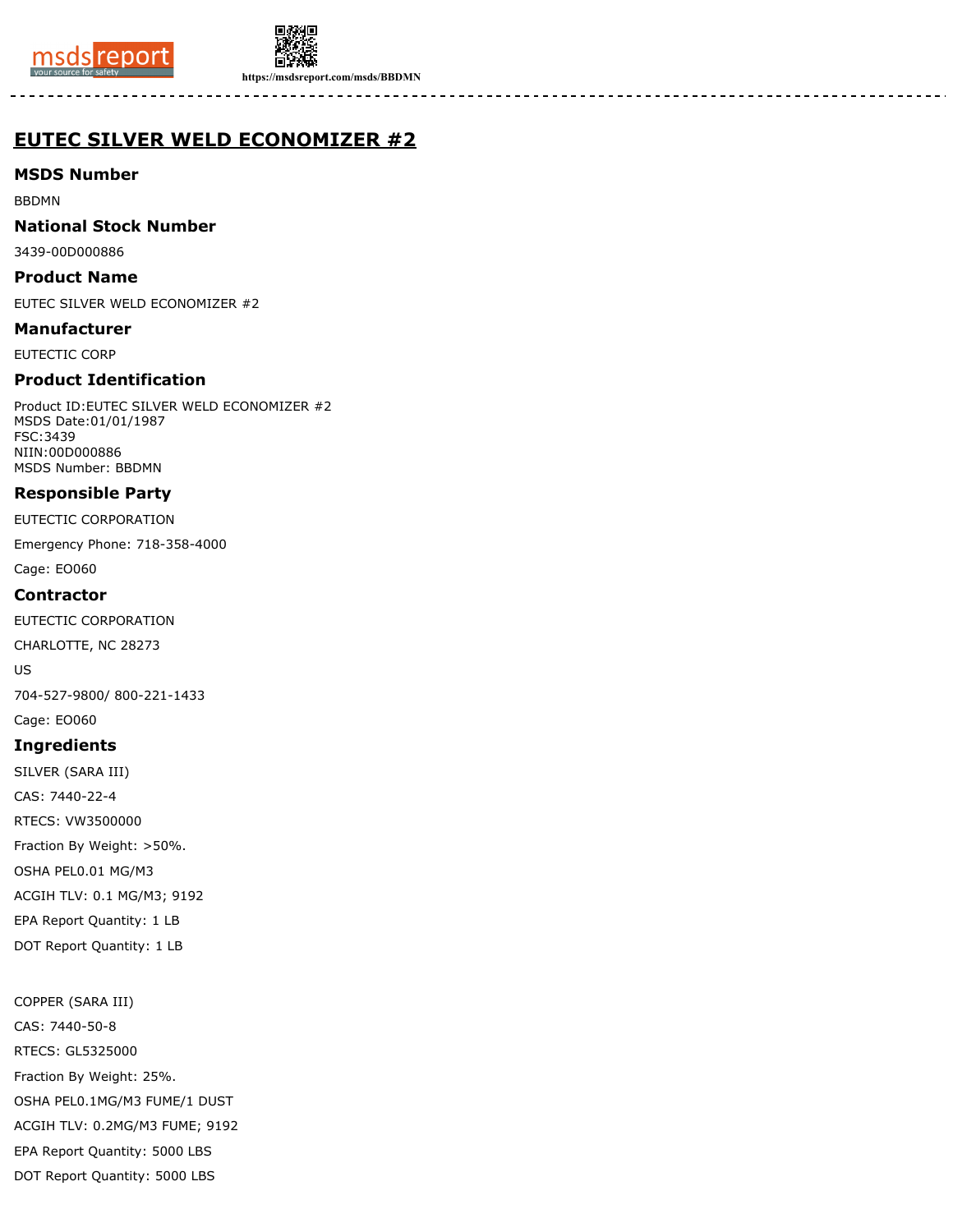



**https://msdsreport.com/msds/BBDMN**

ZINC (SARA III) CAS: 7440-66-6 RTECS: ZG8600000 Fraction By Weight: 15%. OSHA PEL10 MG ZNO/M3 ACGIH TLV: 10 MG ZNO/M3; 9192 EPA Report Quantity: 1000 LBS DOT Report Quantity: 1000 LBS

#### TIN

CAS: 7440-31-5 RTECS: XP7320000 Fraction By Weight: 7.5% OSHA PEL2 MG/M3 ACGIH TLV: 2 MG/M3; 9192

#### **Hazards**

Effects of Overexposure:WELDING FMES MAY CAUSE NAS, DIZZ,HEAD, METAL FUME FEVER (CHILLS,FEVER,SWEAT).

### **First Aid**

First Aid:REMOVE TO FRESH AIR & CALL PHYSICIAN IF SYMPTOMS PERSISTS.

# **Fire Fighting**

Flash Point:NONE Extinguishing Media:NONE Fire Fighting Procedures:NONE Unusual Fire/Explosion Hazard:NONE

#### **Accidental Release**

Spill Release Procedures:NO SPECIAL REQUIREMENTS. RECLAIM & RETURN TO **STOCK** 

# **Handling**

Other Precautions:WELDING FUME FEVER MAY OCCUR SEVERAL HOURS FOLLOWING EXPOSURE, WITH RECOVERY/COMPLETE AFTER 24-48 HRS.

# **Exposure Controls**

Respiratory Protection:USE SAPP RESP IN CONFINED WORK AREAS Ventilation:LOCAL Protective Gloves:WELDER'S GLOVES Eye Protection:WELDER MASK Other Protective Equipment:NONE Supplemental Safety and Health MSDS NON-STD DATED FEB85.

# **Chemical Properties**

HCC:N1 Solubility in Water:INSOLUBLE Appearance and Odor:SOLID METAL.

#### **Stability**

Stability Indicator/Materials to Avoid:YES STRONG ACIDS, AMMONIA. Stability Condition to Avoid:NONE